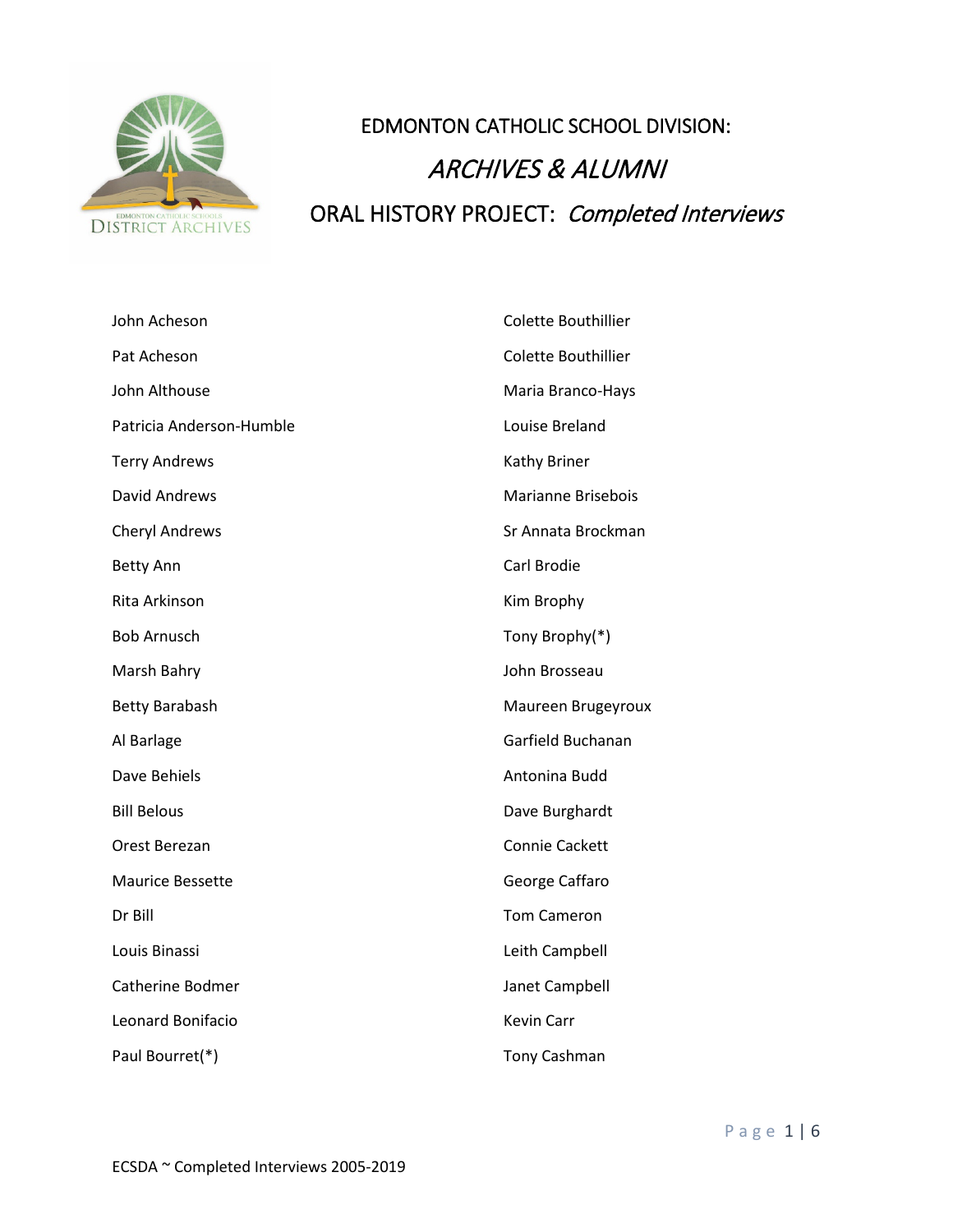| <b>Ernie Cavaliere</b>  | Elizabeth Dumesnil      |
|-------------------------|-------------------------|
| Lauraine Charest        | Dick Dunnigan           |
| <b>Francis Chiswell</b> | Muriel Dunnigan         |
| Horace Chyzowski        | <b>Geraldine Elliot</b> |
| Evelyn Chyzowski        | Sr Elizebeth Elniski(*) |
| Rene Cimino             | Kevin Engel             |
| Laura Collins           | Evelyn Ereiser          |
| Paul Croteau            | Jan Farthing            |
| Mile Dea                | Jean Filewych           |
| <b>Emile DeCorby</b>    | <b>Franco Filice</b>    |
| Katherine Dekker        | Anna Filipowski         |
| Don Delaney             | Patricia Fleger         |
| <b>Bernard Demers</b>   | Jean Forest             |
| <b>Susan Demers</b>     | Dan Forest              |
| <b>Gilles Denis</b>     | Mary-Lou Forest         |
| <b>Karen Denis</b>      | <b>Terry Fortin</b>     |
| <b>Simone Desilets</b>  | <b>Gino Fracas</b>      |
| <b>Gil Desmarais</b>    | Paul Gagne              |
| <b>Wendy Desmarais</b>  | Cathy Garvey            |
| Marie Domke             | Noel Gour               |
| Joanne Dostaler         | Carolyn Grant-Guterson  |
| Simone Doucette         | <b>Bob Gratton</b>      |
| Karen Doyle             | Gloria Green            |
| Susan Drinkwater        | Emery Gruninger(*)      |
| Lou Duigou              | Frieda Gruninger(*)     |
| Lynne Duigou            | <b>Emil Guzik</b>       |
| Louis Dumesnil          | Sr Pat Halpin           |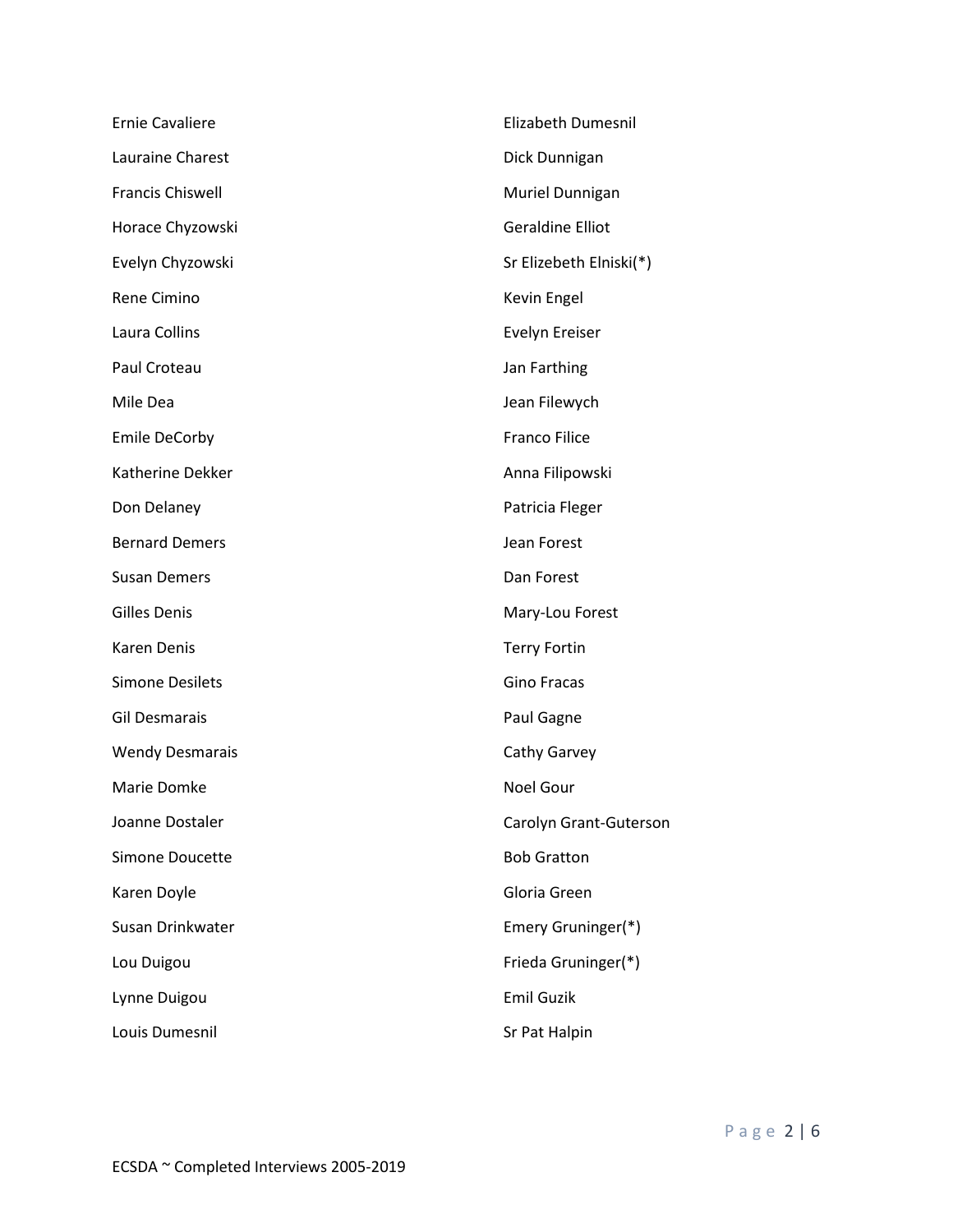| Len Hanak             | Antonia Kalita         |
|-----------------------|------------------------|
| Jack Haney            | Genevieve Kelemen      |
| <b>Gordon Harris</b>  | <b>Bob Kinahan</b>     |
| <b>Bill Hart</b>      | Dan Kinal              |
| Patricia Hauck        | Ab Kirdeikis           |
| Veronica Hellweg      | Glen Kirkland(*)       |
| Kathy Herklotz        | Peter Kleparachuk      |
| Lorraine Hoeber       | Gloria Kleparachuk     |
| Pat Holt              | Mel Klotz              |
| Lynne Holzman         | Phyllis Kobitowich     |
| Maria Hopchin         | <b>Bill Kobluk</b>     |
| <b>Bruce Hopchin</b>  | Diane Konowalec        |
| Greg Hopchin          | Gene Korpan            |
| Lenore Hopchin(*)     | Victor Koscieinuk      |
| Ralph Horak           | Beverly Kostyniuk      |
| <b>Marion Hrynew</b>  | Eugene Kozak           |
| Patricia Hrynew       | Gary Kozens            |
| Len Huculak           | Joshee Krishnan        |
| Joan Huculak          | Sr Violet Kroetsch     |
| <b>Gerald Huculak</b> | Christopher Krukowski  |
| Joanne Hunter         | Ron Kutney             |
| Felicia Iacchelli     | Jules Lacoursiere      |
| Anne Isaac            | Carol Lacoursiere      |
| Vince Isaac(*)        | <b>Maurice Lacroix</b> |
| <b>Gail Jenkins</b>   | Louis Lamotte(*)       |
| Joan Johnston         | Jean Laniuk            |
| Louise Jubinville     | Ernie Lefebvre         |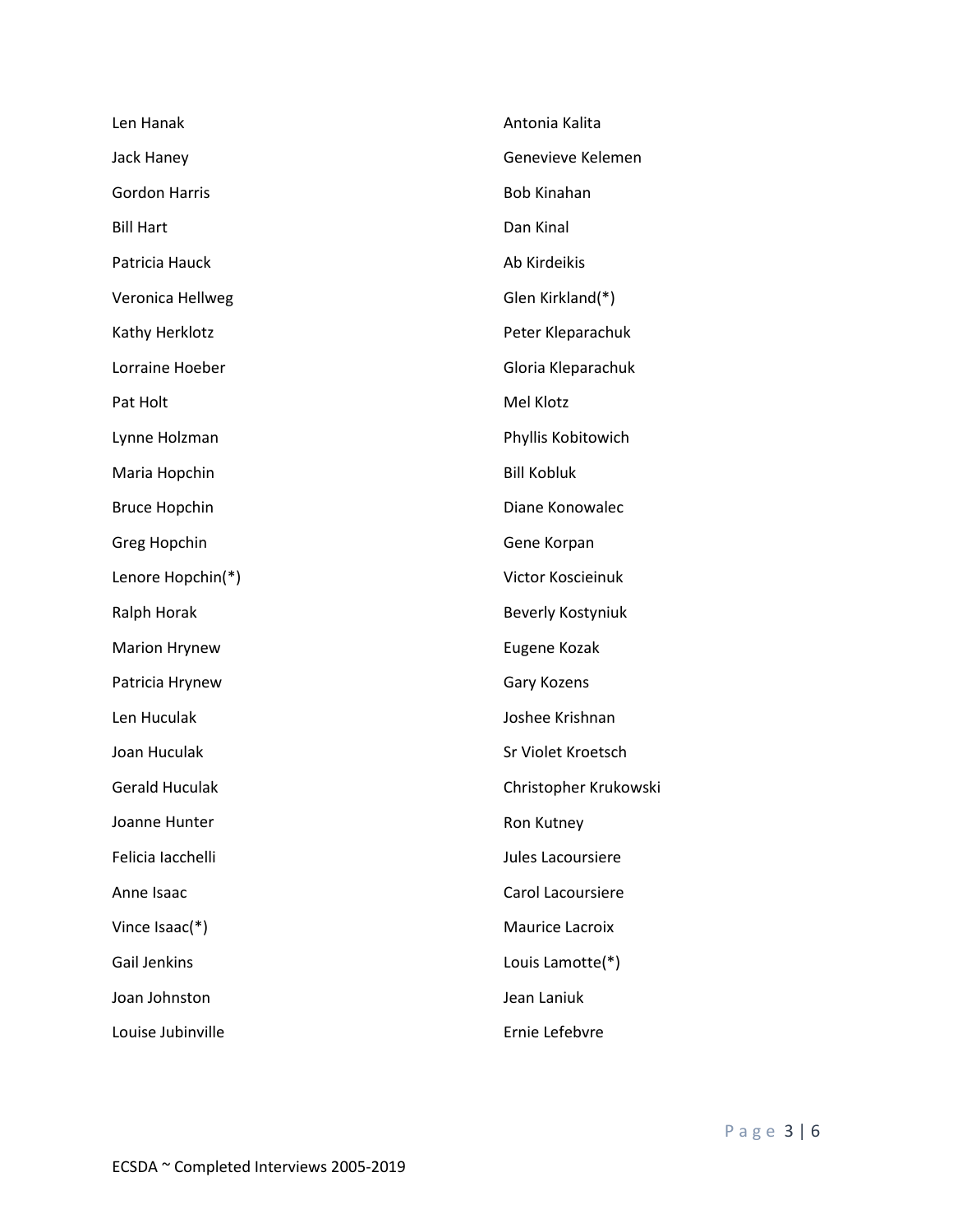| Bernie Lemay               | <b>Brent McDonough</b> |
|----------------------------|------------------------|
| <b>Bill Lerner</b>         | Dave McDougall         |
| June Lerner(*)             | <b>Brenda McDowell</b> |
| Ken Lesniak                | <b>Shannon McElroy</b> |
| Leo Letourneau             | <b>Lily McGuiness</b>  |
| Ed Levasseur               | Gerry McHugh           |
| Hank Lipovski              | Rod McIsaac            |
| Fred Loeffler              | <b>Garnet McKee</b>    |
| Wayne Loehr                | Raymond McLellan       |
| Roman Luciw                | Ralphina McLeod        |
| Fr Kevin Lynch             | Leigh McMillan         |
| Mervin Lynch               | <b>Gerry McNally</b>   |
| Mary MacDonald(*)          | Deborah Meraw          |
| <b>Charlotte MacDonell</b> | Val Merchant           |
| Rodena Mackie              | Dan Merrills           |
| Betty MacNamee(*)          | Ray Messier            |
| Allan Maisonneuve          | Zoltan Meszoly         |
| <b>Eugene Malo</b>         | <b>Terry Miskiw</b>    |
| Carmela Marino             | <b>Edith Miskiw</b>    |
| <b>Garry Marler</b>        | Michael Mochulski      |
| June Martire               | Sophie Motoska         |
| Roma Martiuk               | Kevin Murphy           |
| Kay Mason                  | <b>Edie Murray</b>     |
| Michael Matsuba            | <b>Bill Myskiw</b>     |
| Helen Matsuba              | Claudette Nadon        |
| Hilaria McClellan          | Doug Nelson            |
| Jean McDonald(*)           | Alice Nemeti           |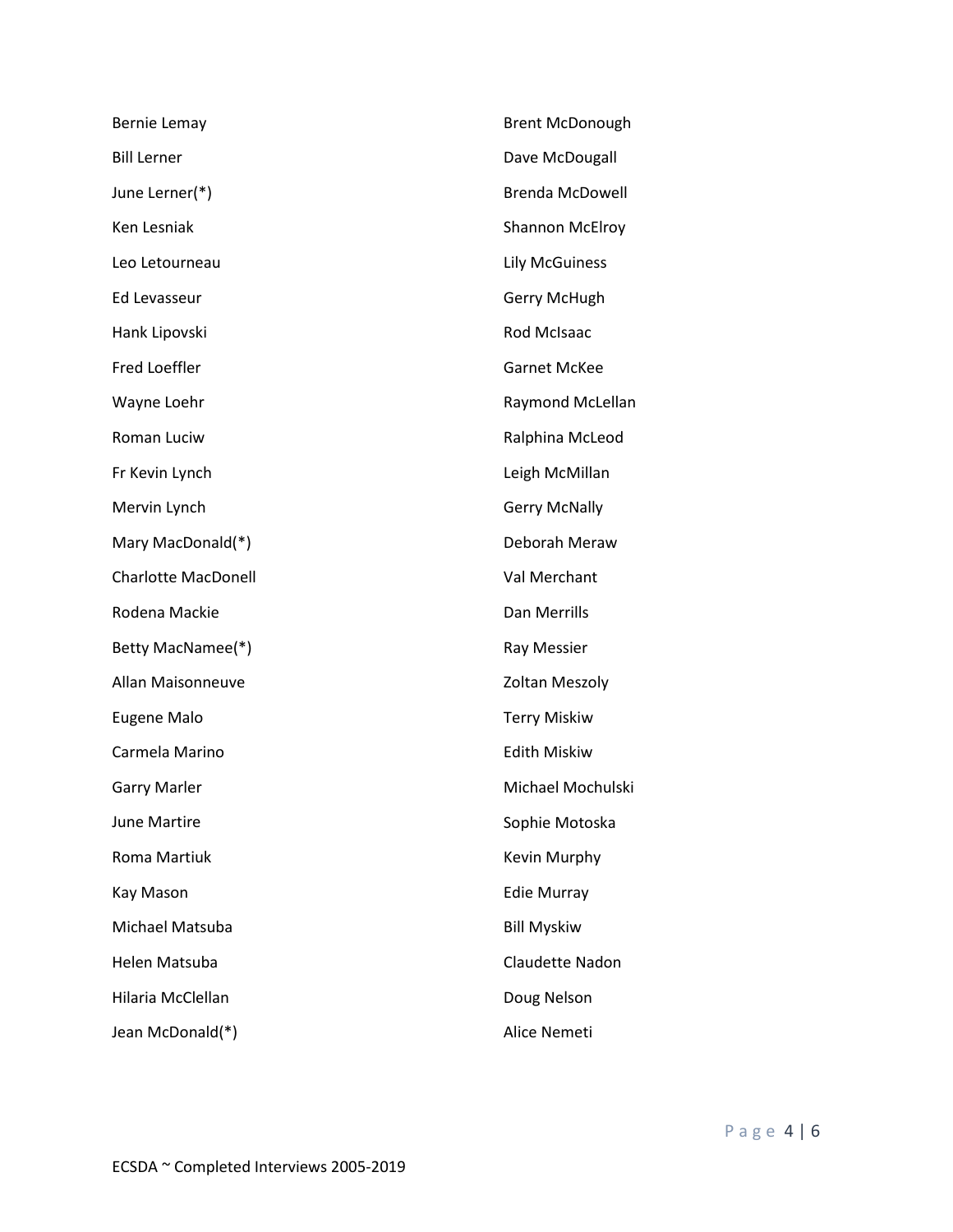| Harold Neth            | Vic Poulin            |
|------------------------|-----------------------|
| Roma Newcombe          | Larry Pshyk           |
| Fr George Newman       | Mary-Anne Pshyk       |
| <b>Harriet Neynens</b> | Pat Quinlan(*)        |
| Ian Nicolson           | Richard Rakowski      |
| Mel Niebrugge          | Larry Rankin          |
| Donna Niebrugge        | Henry Rawkowski       |
| Marcel Normandeau      | Lucie Ray             |
| Leo Normandeau         | Flo Reducka           |
| <b>Brian Novosel</b>   | <b>Barbara Rice</b>   |
| Patricia O'Connor      | <b>Colleen Ring</b>   |
| Francis O'Hara(*)      | Dale Ripley           |
| <b>Rosemary Ollis</b>  | Louise Ripley         |
| Ralph Omoe             | Joanne Ritcey-Devaney |
| Ross Ongaro            | John Ritter           |
| Fr Fee Otterson(*)     | <b>Robert Ritter</b>  |
| <b>Ted Paszek</b>      | Georges Robert        |
| Ron Patsula            | Joe Roberts           |
| Sr Elaine Patsula      | Patricia Rolheiser    |
| Ernie Pawluski         | Denis Routhier        |
| Henry Pilipchuk        | <b>Betty Ryan</b>     |
| Morley Pinkoski        | Doreen Ryan           |
| Sharon Pisesky         | George Santarossa(*)  |
| Sr Connie Piska        | Sheila Savage         |
| Charlotte Player       | Phyllis Schafer       |
| Sam Posteraro          | Shirley Schuster      |
| Leora Poulin           | Jacqueline Scott      |